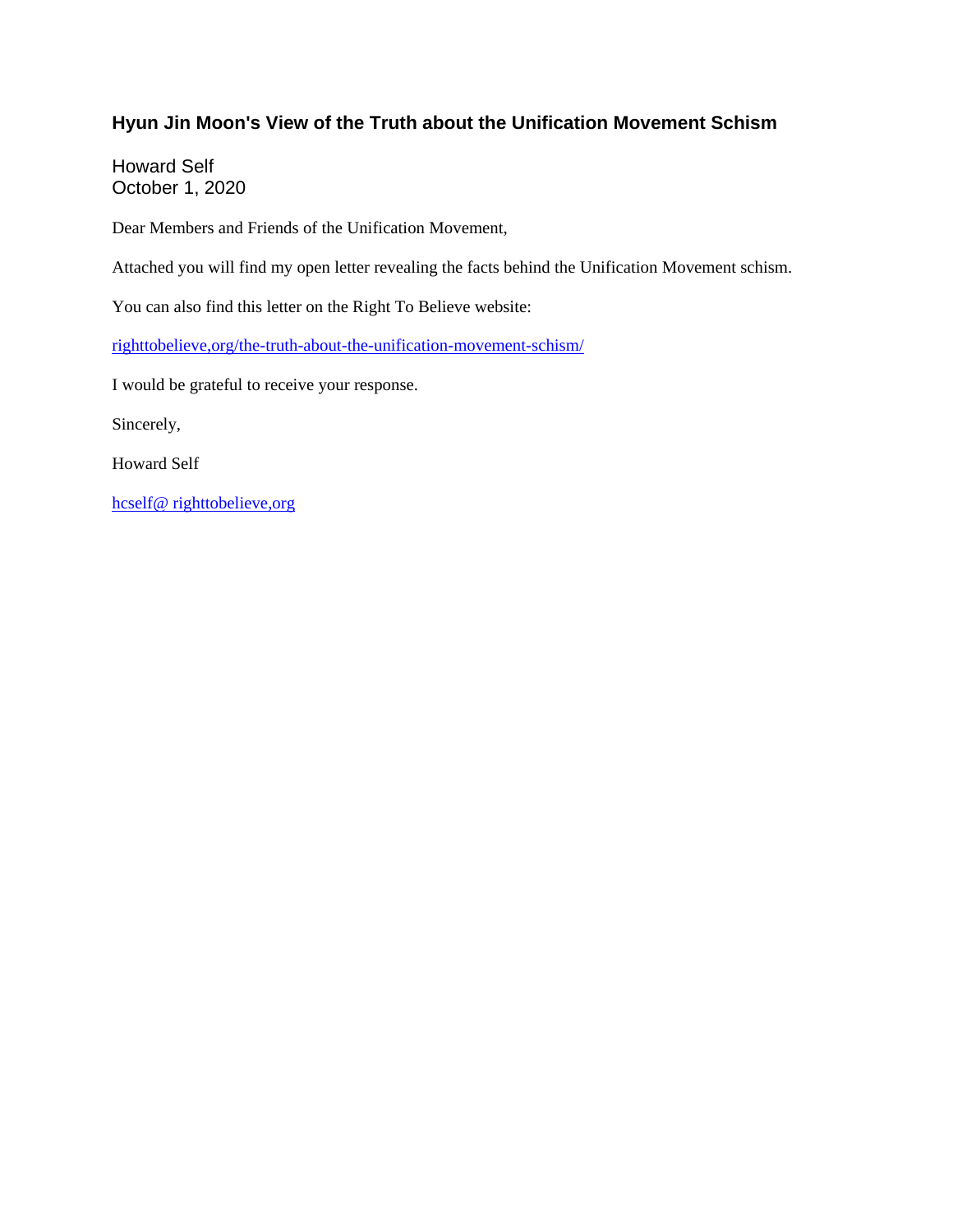To Members and Friends of the Unification Movement,

Greetings! My name is Howard Self. I joined the Movement in 1975 at the age of 25. In my nearly five decades within the Unification Movement, I have held leadership roles in practically all of our major organizations including Victory Over Communism (VOC), Collegiate Association for the Research of Principles (CARP), Holy Spirit Association for the Unification of World Christianity (HSA-UWC), Family Federation for World Peace and Unification (FFWPU), American Freedom Coalition (AFC), American Constitution Committee (ACC), American Family Coalition (AFC), Universal Peace Federation (UPF), Global Peace Foundation (GPF) and Family Peace Association (FPA). I graduated from the Unification Theological Seminary (UTS) in 1978 and currently serve as the President of Right To Believe (RTB), a not for profit unaffiliated with the Movement, that seeks to protect religious freedom for all.

Because of positions I held, I could personally eyewitness many aspects as the current schism developed, which most members were unable to do. I have written the open letter below in order to set the facts straight, with the hope that by God's truth and love, we can overcome the divisions and become a unified family again.

Sincerely,

Howard C. Self

## **The Truth About the Unification Movement Schism**

## *What the DC Courts Got Wrong*

Reverend Sun Myung Moon, a controversial figure to many in his time, made a profound and enduring impact throughout his life, inspiring and guiding a dynamic global spiritual movement to promote unity and peace within the human family under God's love. His vision and teachings motivate the work of hundreds of organizations worldwide addressing the most critical issues facing humanity. Collectively these organizations have become known as the Unification Movement.

Though primarily recognized as a religious leader, Reverend Moon never considered his mission as limited to the activities of a church or even a religion.<sup>12</sup> For example, recognizing the serious threat posed by atheistic Communism, in the 1970's Reverend Moon launched global educational initiatives to expose the fallacies of Marxism and strengthen resolve to defend freedom and democratic principles. The significant impact of Reverend Moon's leadership and initiatives was clearly recognized by key leaders. Caspar Weinberger, Secretary of Defense under President Ronald Reagan, stated conclusively at a public event in Washington, DC that Reverend Moon was the singular man who had "won the Cold War." But Reverend Moon's lifelong determination was the much larger goal of building universal peace. Thus, once the Soviet Union collapsed, he soon launched numerous international peace organizations toward that end.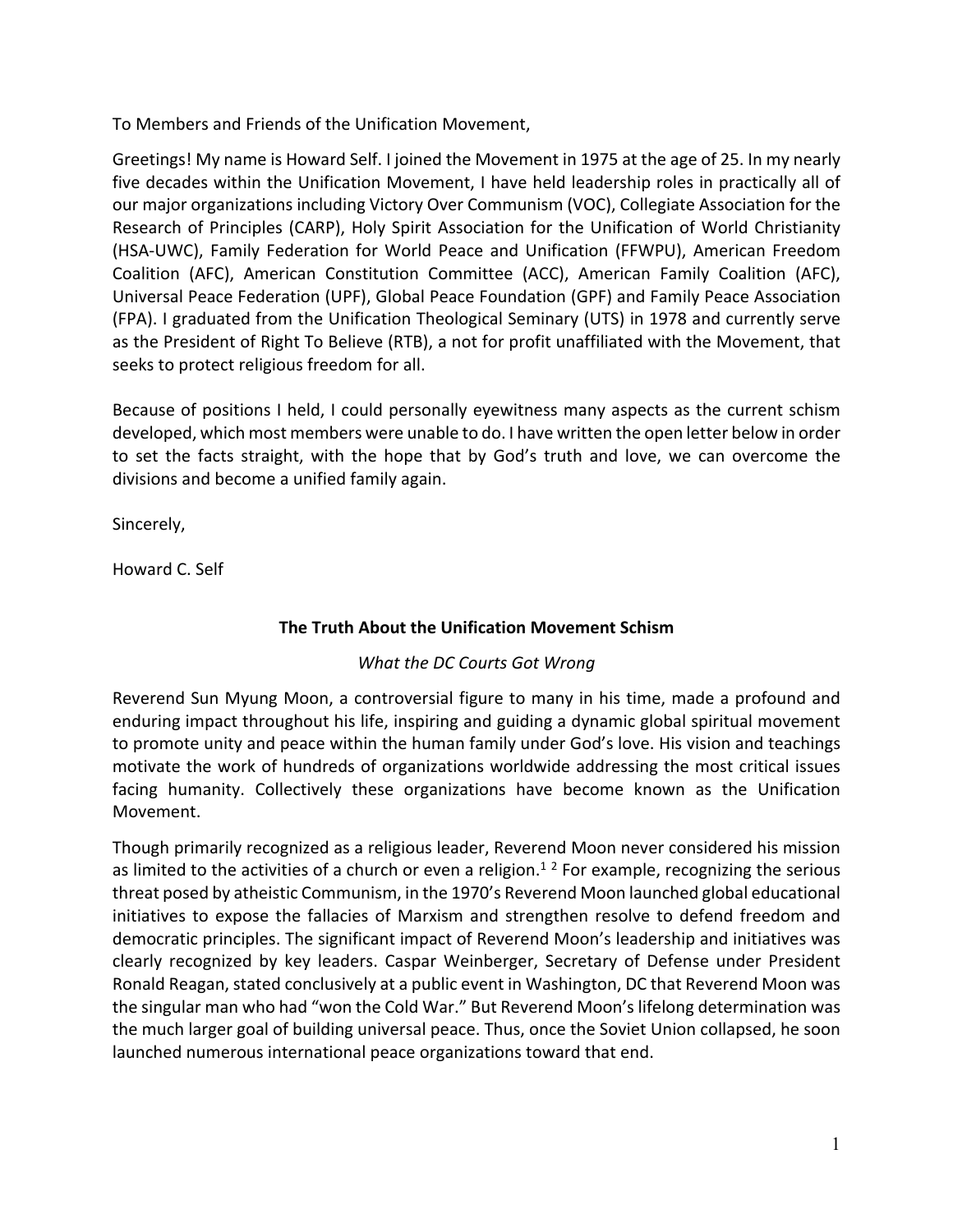That is but one example of the remarkable impact of the Unification Movement. From most humble beginnings, Reverend Moon built a movement of high ideals and global impact. By the final decade of the  $20<sup>th</sup>$  century, its significant accomplishments and momentum offered great promise for the new millennium.

Tragically today, eight years after Reverend Moon's passing, that great promise is seriously threatened by a schism within the Unification Movement. To carry forward the true intent, spirit and legacy of Reverend Moon's work, it is necessary to set the record straight. Following is an explanation of the background and details that reveal the truth about the Unification schism. Because of the legal battles that have ensued, these facts and perspective are especially important to understand. Unfortunately, this record has been ignored in the courts of our nation's capital, with implications that threaten the right to believe for all.

Reverend Moon faced great hardship when he began his public ministry in 1945, in the aftermath of World War II and the division of the Korean peninsula. Surviving imprisonment, torture and the devastation of the Korean War, he began building his movement from a cardboard shack in Busan, a city at the southern tip of Korea. With the end of the war, he moved to Seoul and in 1954 established the Unification Movement's original organization. Significantly, he named it the *Holy Spirit Association for the Unification of World Christianity* (HSA-UWC), signaling his intent that this was not a new "church" or denomination, but rather a spiritual association promoting unification.

Even in the early years with HSA-UWC as the main organizational vehicle, Reverend Moon explained in his sermons that his ultimate mission was promoting God-centered families as the foundation for a world of peace, not building a religious organization. He described HSA-UWC as essential to building the foundation for his subsequent central work and ministry. As the Unification Movement grew and expanded its organizations and projects, it was erroneously labelled as "The Unification Church" by the media and the Movement's detractors.

Unlike the Catholic Church and other religious bodies with ecclesiastical structures developed over centuries, the Unification Movement is a dynamic providential movement guided by a charismatic, messianic leader. According to Reverend Moon's teachings, God's purpose of creation, left unfulfilled since the time of Adam and the first family, must ultimately be substantiated through God-centered families. Jesus' salvific role and the ultimate completion of God's providence are understood in the context of Adamic responsibility. Despite holding no formal position within any one organization in the Movement, Reverend Moon was recognized by all its members as an Adamic figure with complete spiritual authority over the direction, theology and polity of the Unification Movement.

Reverend Moon uniquely taught that the family is the center of God's purpose and thus the most important institution in human experience. Further, from the beginning, Unification members understood that Reverend Moon and his family have a central providential role and spiritual authority, passed on through the tradition of elder sonship.

Reverend Moon taught that the Adamic family must set the precedent for the true family ideal, successfully settling true family standards and order across three generations. Naturally parents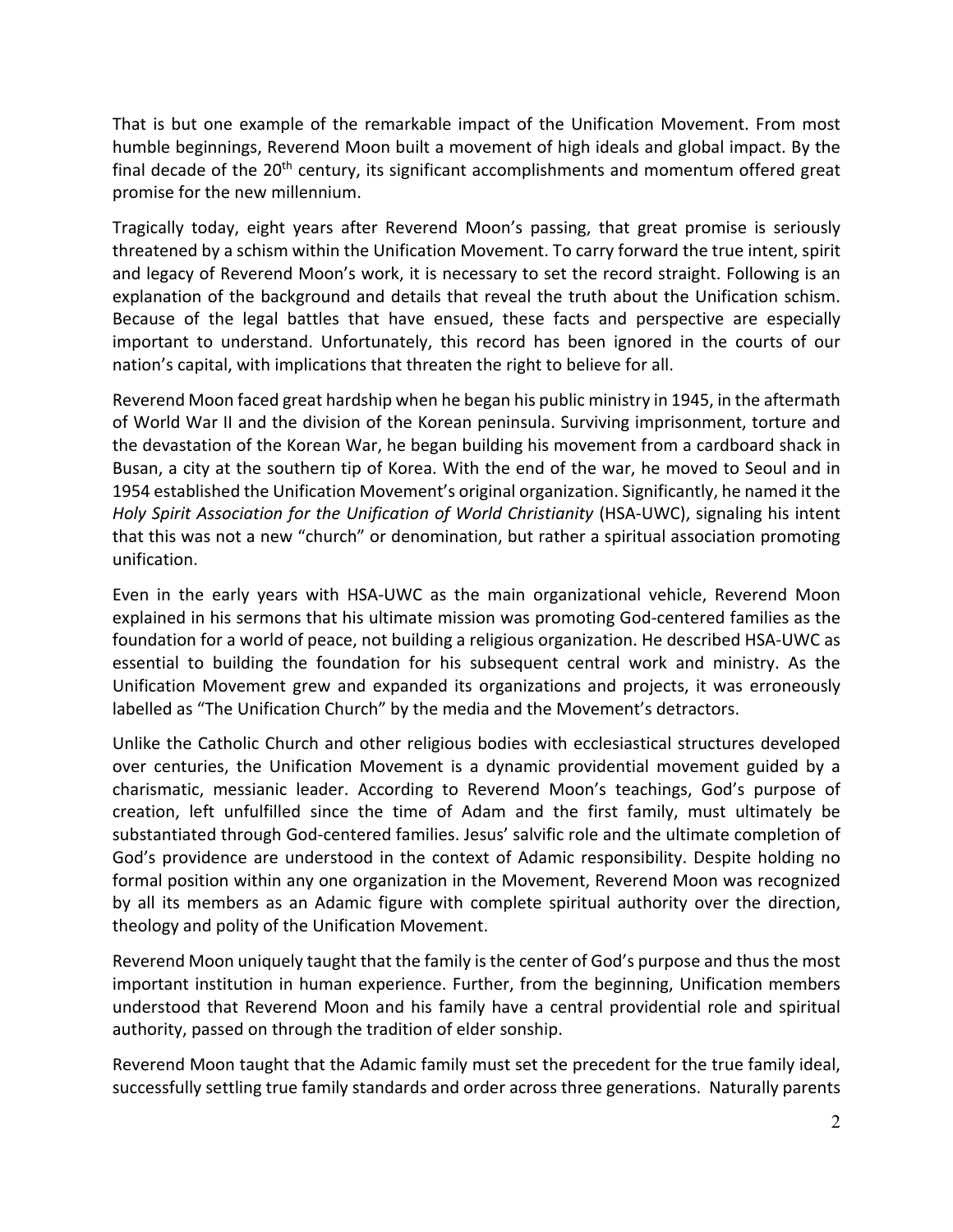cooperate in passing authority to the next generation. Father and son cooperate as the son takes more and more family leadership responsibility. The mother provides crucial support, encouraging family members through the transition. Each family member has his or her own portion of responsibility in substantiating the standards, order and harmony within the family. For all families, this is the natural process for maintaining family identity and traditions across succeeding generations. For Reverend Moon's family, this process and subsequent unity were an absolute "must" in order for providential expectations to be fulfilled.

### **HSA-UWC To FFWPU; A Seismic Shift For The Movement**

Indicative of the evolving nature of his providential movement, in 1994 Reverend Moon initiated a series of dramatic changes. On the 40th anniversary of the founding of HSA-UWC, he declared the "end of the church era" and the opening of a new era centered on families. He ordered that HSA-UWC be dismantled and replaced by a new entity, *Family Federation for World Peace and Unification* (FFWPU).3 <sup>4</sup> This transition was a seismic shift for the Unification Movement, going from a more centralized church-like structure to a decentralized, grass-roots association that empowers individual members and their families. This was not merely an organizational change; it represented a major providential turning point. After 40 years of overcoming initial resistance and building the needed foundation, Reverend Moon could finally launch a vehicle to undertake the original messianic mission of building a unified global family under God. As its name describes, FFWPU was to be a federation of God-centered families committed to building world peace and unification.

Along with this fundamental shift in focus, Reverend Moon also initiated a major transition to the next generation of leaders. Most importantly, in 1998, when he was 78 years old, Reverend Moon designated his son, Dr. Hyun Jin Preston Moon, as his successor to lead the movement with the mantle of Adamic authority. This momentous development was announced during a special ceremony at which Dr. Moon was also appointed to be International Vice-President of FFWPU. That Reverend Moon, amidst this major providential transition, conferred on Dr. Moon all of his spiritual authority and acknowledged him as his successor was a crucial milestone. Reverend Moon indicated in his speech at the ceremony that this was the most significant event in providential history and one that God had long awaited. He made it clear that Dr. Moon would be the one to usher in and lead the new age. As far as Reverend Moon and the Unification Movement were concerned, the matter of succession was settled that day.<sup>5</sup>

It is important to note that the concept of "messiah" is understood differently among various faith traditions. The Unification theology view is similar to the Abrahamic understanding as in the Jewish faith, which places primary focus on the messiah's unique responsibility; the messiah is the one who fulfills the messianic mission. On the other hand, the Christology of many Christian denominations asserts that the Messiah is both fully God and fully man. This complex theological concept is often understood by believers to mean that Jesus, the Messiah, is God.

In the Unification view, the messiah is a God-centered man in a central providential position, called forth by God with the responsibility to set the proper precedent for the ideal family. The messianic mission is to fulfill what the biblical Adam and his family failed to do; thus, the messiah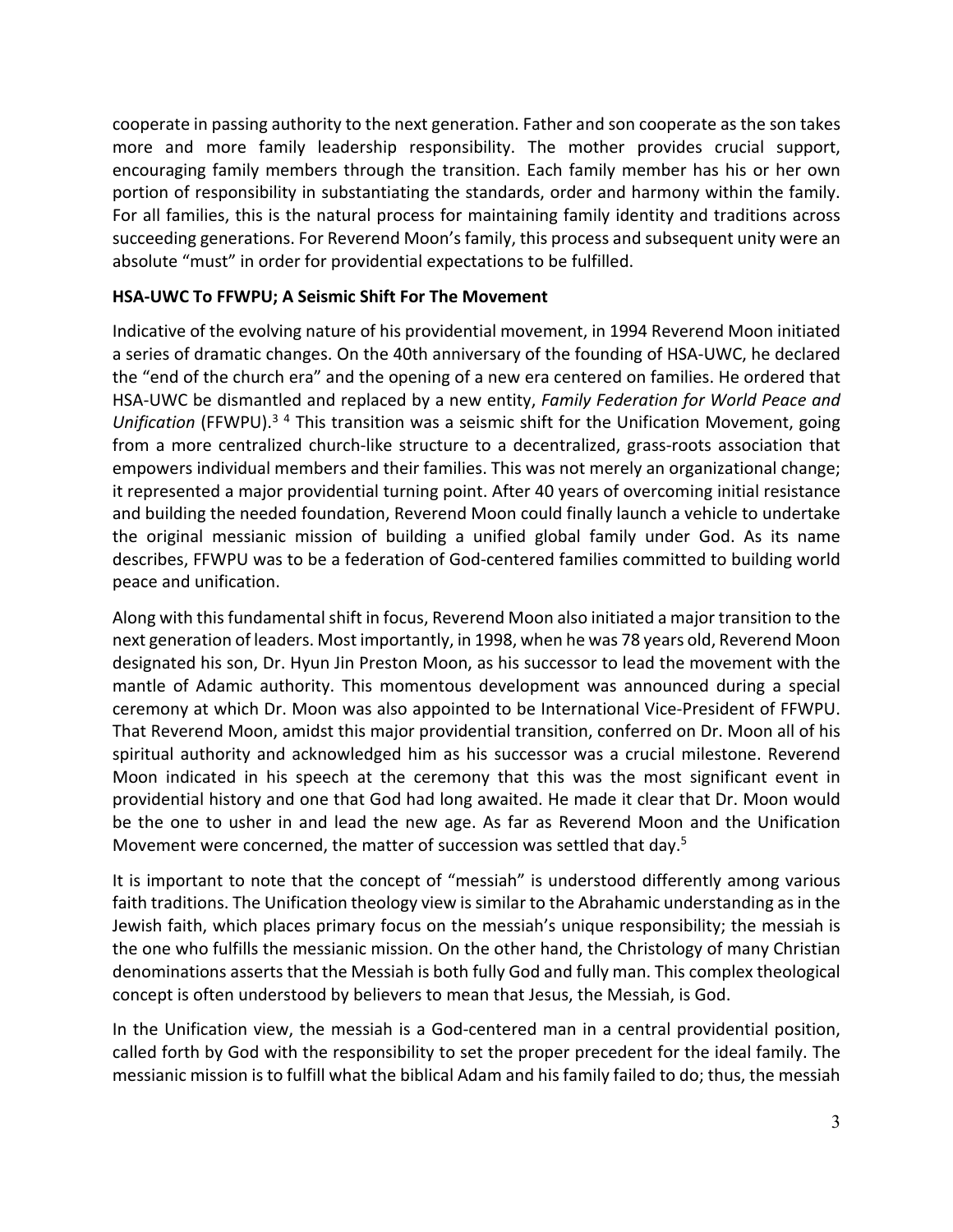is a God-centered man who fulfills the mission of Adam to establish a God-centered family. This task is entirely in the realm of human responsibility.

It is within this context that Reverend Moon understood his own messianic role. As a youth, he was called by Jesus to carry forward the messianic mission. Thus he explained that Jesus, the second Adam, came to fulfill the mission of the original Adam in the Book of Genesis. Since he himself was called by Jesus to take up that messianic mission, Reverend Moon understood his own role as being the Third Adam. And most significantly, when he recognized his son, Dr. Hyun Jin Preston Moon, as his successor to fulfill this mission, Reverend Moon proclaimed him to be the Fourth Adam. Dr. Moon, an accomplished theologian, Olympic athlete, and successful entrepreneur, was 29 at the time. While the official title he first received was simply "Vice-President" of FFWPU, Dr. Moon's spiritual authority as an Adamic figure clearly superseded that of anyone in the Movement including the various elder organizational presidents.

In the years just before and after Dr. Moon's 1998 appointment, Reverend Moon initiated a decisive generational shift in the Movement's top leadership, replacing elders with leaders closer in age to his designated successor. Reverend Moon's trust in Dr. Moon was evidenced by his pronouncement in 2001 that all leaders in the Movement under the age of 40 were now under Dr. Moon's leadership.<sup>6</sup> Later that age was expanded to 48.<sup>7</sup> Practically all of the leadership fell into this age group by that time. In implementing "Father-Son cooperation," Reverend Moon made it clear that leaders had to unite with Dr. Moon and report their providential activities to him. <sup>8</sup>

Reverend Moon fully entrusted Dr. Moon to oversee the transition from the HSA-UWC era to the FFWPU era. Knowing that this was a profound providential shift and not merely an organizational change, Dr. Moon launched educational programs for leaders and members to uplift and transform the culture of the Movement. He quickly began enacting sweeping reforms at his father's behest, revamping organizational vehicles and energizing the membership, opening a time of rapid development for the Movement.

As the transition to the FFWPU progressed, Reverend Moon concurrently launched his major peace efforts, beginning in 1999 with the inauguration of the *Interreligious and International Federation for World Peace* (IIFWP). In 2004, on the momentous occasion of the 50<sup>th</sup> anniversary of the founding of HSA-UWC, he clearly explained the providential path on which he was guiding the Movement:

*"Fifty years have passed since the launch of the Unification movement as an official organization. The first stage of the Unification movement was a period when it was active mainly in the religious sphere, dealing with individual salvation. The next stage was the movement to find and establish true families, the basic unit of heaven. The movement will continue on to work for the restoration of clans, and to have an impact in local communities, until all people on earth and in heaven receive the Blessing. The third stage of the movement, to build the ideal world of peace, has already begun in earnest."9*

Reverend Moon had labored his entire life to reach this providential turning point, and he relied on his father-son cooperation with Dr. Moon throughout this time of dramatic progress.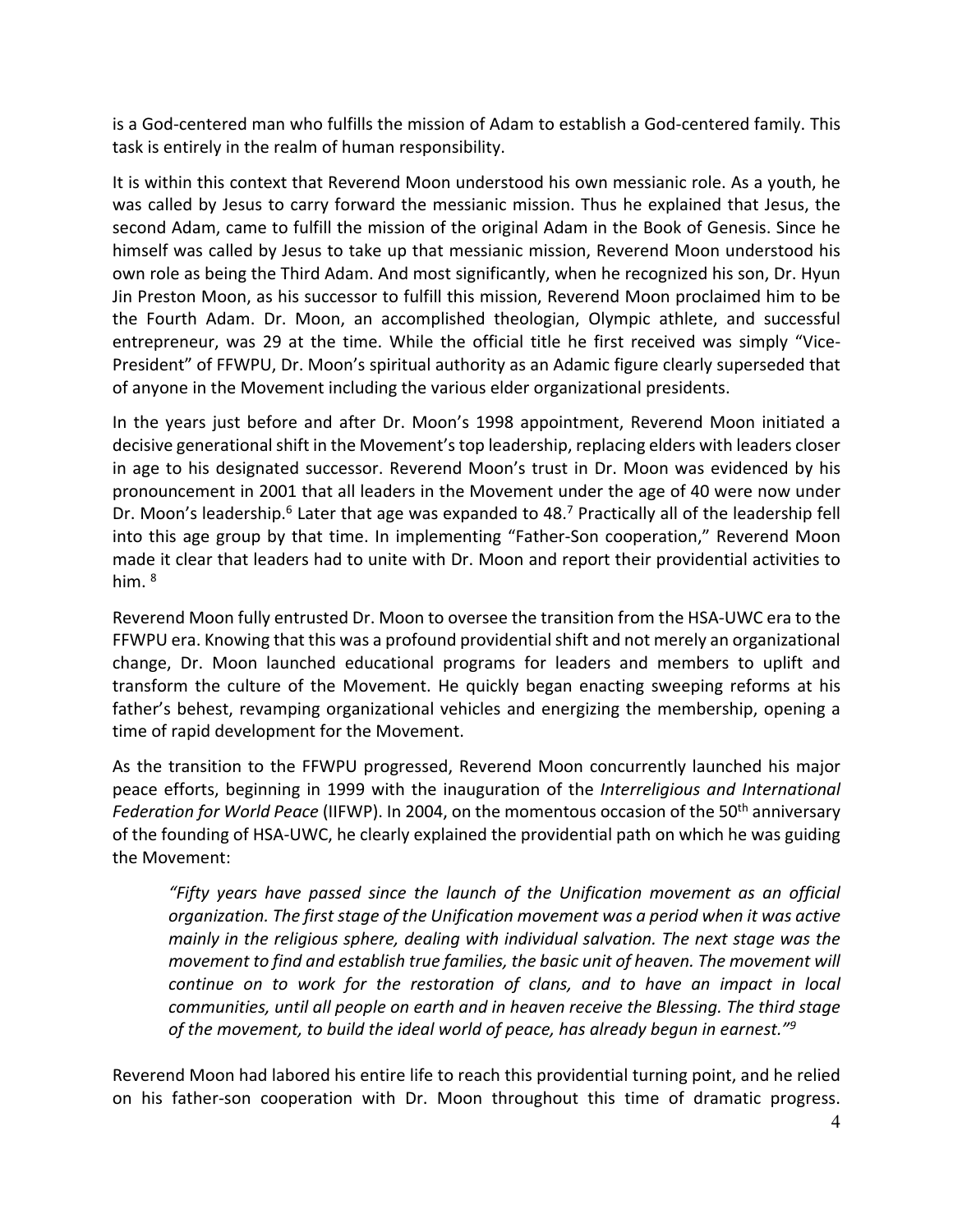Accordingly, Dr. Moon was given responsibility over all of the Unification Movement's major providential organizations in addition to FFWPU, including the Universal Peace Federation (UPF), the flagship peace organization founded in 2005. Given his mandate, Dr. Moon marshalled the resources of FFWPU and quickly expanded UPF and its "Ambassadors for Peace" into a worldwide peace network. He inspired and motivated this global network to take ownership of the transformational vision of One Family under God. $10$  In 2008 alone, Dr. Moon brought this powerful message to massive peace festivals in nearly 30 nations, making an impact unprecedented in the history of the Unification Movement.<sup>11</sup>

With Adamic authority, Dr. Moon guided FFWPU, UPF and all of the Movement's organizations for over ten years. These organizations were founded by Reverend Moon but it was Dr. Moon who guided them to realize their providential purposes.

From 1998 to 2008, a period of unprecedented growth and significant development for the Movement, Dr. Hyun Jin Preston Moon led the transition to the family-centered movement of FFWPU, and the development of the worldwide peace initiatives centered on UPF. By the end of 2008, Unification members around the world were filled with hope and enthusiasm by the Movement's amazing progress. However, most members were completely unaware that behindthe-scenes efforts to undermine and derail Dr. Moon and these providential developments had been underway for years.

#### **Opposition Grows Against Reverend Moon's Successor**

Not surprisingly, the sweeping changes during the transition period from HSA-UWC to FFWPU were a threat to leaders entrenched in the church structure being dismantled. Clerics who feared losing their authority and significant perks worked to undermine reforms and the decentralization of the Movement. They promoted false traditions in efforts to maintain control over members, claiming that they themselves represented Reverend Moon's authority and must be absolutely obeyed. Such unprincipled leadership is a direct affront to the intent and spirit of the FFWPU era, which focused on the fulfillment of personal responsibility and the innate value of blessed families in contributing to God's providence.

These clerics had three fundamental problems, all related with Dr. Moon's spiritual authority already recognized by Reverend Moon. First was the issue of succession, which they could not control nor influence; in the eyes of Heaven and Reverend Moon it was already settled in 1998. Second was that Dr. Moon was sincerely implementing his father's intentions for reform in leading the global Unification Movement. The clerics' third problem was that members around the world enthusiastically supported Dr. Moon, responding to the tremendous energy, hope and vision that he embodied and exuded. The unprecedented success he had achieved by 2008 was frightening to the clerics. He was transforming the culture of the Movement through a liberating, principled focus on the fulfillment of individual responsibility and the realization of one universal family. As a result, the global Movement experienced growing energy, optimism and pride, especially with a whole new generation of young members.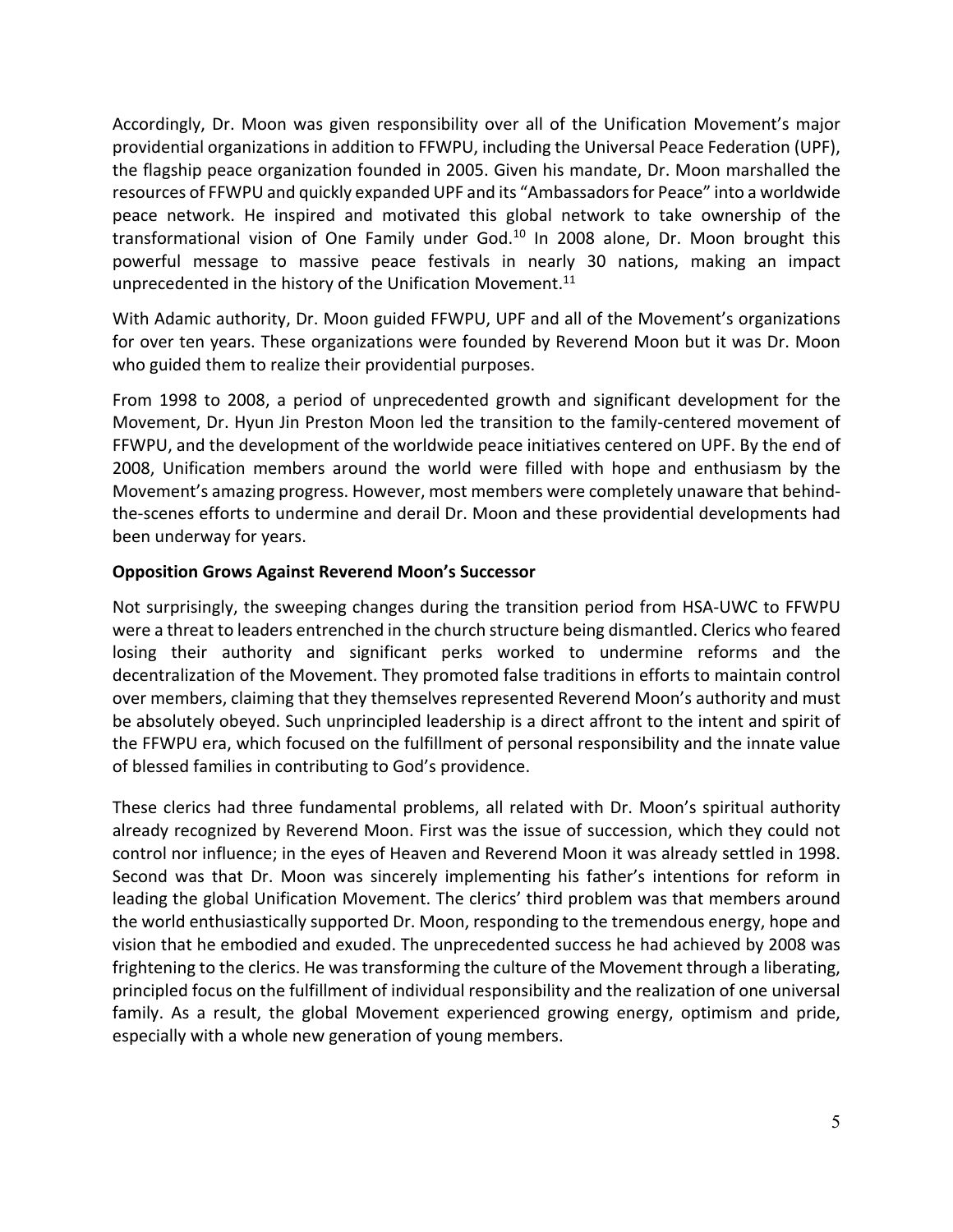Sadly, the clerics schemed to undermine the reforms and transformation that Dr. Moon was leading, using twisted theology as their base. Because of the "church-like" structure that the clerics had built over 40 years, most members relied on the words of the clerics, and were easily manipulated into believing that the clerics' directives were "True Parents' instructions."12 The hierarchical structure was reinforced by a culture that stressed obedience to "central figures," the very cleric group that sought to maintain its control. This dependence on information that was "filtered" through the leadership bureaucracy was even more pronounced for members worldwide who did not speak Korean, as they could only understand Reverend Moon's guidance through translators.

Instead of properly conveying to the members the significance of the "Fourth Adam" and Reverend Moon's instructions that all leaders and members should unite with and support Dr. Moon, they arrogantly claimed that they themselves collectively comprised the authority of the Fourth Adam. As the historical record shows, these clerics engaged in increasingly unprincipled behavior attempting to undermine Dr. Moon's leadership.<sup>13</sup> Furthermore, good-willed but naïve members were purposely misled about the significance of the new era.

Despite this concerted opposition, Dr. Moon continued to make great strides in leading the Movement toward its providential goals. Tragically, the growing momentum was seen by some as an increasing threat to their own ambitions. The entrenched clerics wanted to maintain the status quo with their power and perks but lacked sufficient clout to thwart Dr. Moon's reforms. By 2005, the clerics' group working to undermine Dr. Moon found common cause with several members of Reverend Moon's family, who had their own ambitions to lead the Movement. Together they formed a cabal that escalated the attacks on Dr. Moon to a whole new level.

The shocking reality is that the main force behind these efforts to oust Dr. Moon from the leadership of the Movement has been his own mother, Mrs. Hak Ja Han, along with the support of his siblings, Hyung Jin Sean, Kook Jin Justin, and In Jin Tatiana. While most members have believed Mrs. Han was completely united with her husband Reverend Moon, in fact her disunity was a central factor that enabled the formation and continuation of the Schism.

Mrs. Han had always been a much beloved figure to all of the members, who understood well that her complete unity with Reverend Moon was central to her providential role. Reverend Moon's central mission was to set the precedent for true parents and true family, established through the settlement of the true family ideal. The True Family must set the heavenly standard and order, requiring that each family member fulfill their own portion of responsibility. The roles of wife and mother are pivotal in the family, especially in affirming family traditions and smoothing the transition from one generation to the next. Reverend Moon had made it clear that a core responsibility of "True Mother" was to bring all of the children first into unity with him and then into unity with the Fourth Adam, his appointed successor. Sadly, Mrs. Han could not fulfill this essential responsibility and began actively working against her own son, Dr. Moon.

The motives of Mrs. Han and her three children have been made clear by their actions over time. Mrs. Han, manipulated by a false spiritual medium, came to view herself as the real messianic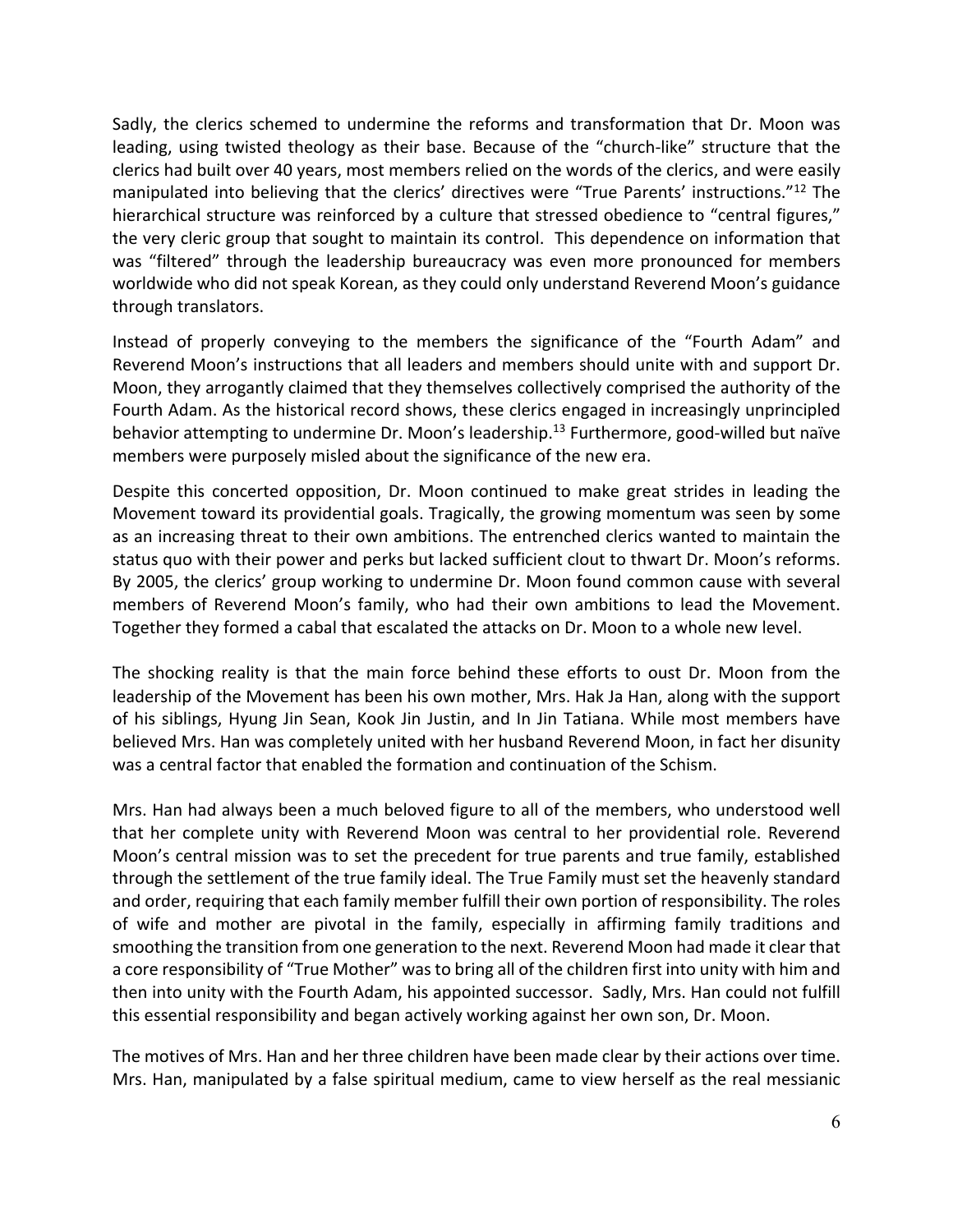figure for the age, over and above Reverend Moon. Rather than support Reverend Moon's succession plan, she began to actively subvert it. Regardless of her views, under the patrilineal tradition and teachings of the Unification Movement, she could not supplant Reverend Moon as the Third Adam nor legitimately replace his already duly appointed heir. Therefore, in order to first delegitimize the true heir, she needed a "straw man" who could seemingly replace Dr. Moon in the eyes of the Movement's members. She found a willing co-conspirator in Sean – the youngest of the sons – who was extremely ambitious. Mistakenly thinking she could control him, Mrs. Han propped him up as the heir to displace his elder brother, while she controlled the Movement's various entities from behind the scenes.

After Reverend Moon's passing at the age of 92, she publicly declared herself to be the "Only Begotten Daughter"14 (OBD) and took direct charge of major aspects of the Movement. She envisioned herself as a divine being and earlier had claimed to be the "Wife of God."<sup>15 16</sup> Her new "OBD theology" is completely antithetical to the teaching of *Divine Principle*, Rev. Moon's foundational work, and Biblical tradition. According to these holy scriptures and tradition, the Messiah is a male, Adamic figure. There is no concept of "Only Begotten Daughter." Pronouncing herself the "Wife of God" is more than unprincipled; it is blasphemy. Reverend Moon, through the Divine Principle itself, went to great lengths to show that no human being, including the Messiah, can ever be a deity. Her statements also help us understand why, in 2012, shortly before his death, Reverend Moon stated before a crowd of over 10,000 at a Women's Federation for World Peace event in Korea: "I have no wife. Mother does whatever she wants to do."<sup>17</sup>

The motives of Sean and the other siblings were simple ambition and greed. Their jealousy was similar to that described in the Genesis story of Joseph and his brothers. It prevented them from acknowledging their elder brother as Reverend Moon's successor or to aid him in his providential work. They saw themselves as entitled members of the True Family, yet lacked the spiritual maturity to understand their providential obligations. They believed they were entitled to the accumulated assets of the Unification Movement and wanted their share of the "pie." They naively believed their mother would continually support their illegitimate claims with Sean fraudulently posing as Reverend Moon's successor. They learned the hard way that their calculations were way off base when Mrs. Han quickly discarded them shortly after Reverend Moon's passing.<sup>18</sup>

The clerics' agenda was, and still is, the disempowerment of the True Family, and especially the Fourth Adam. As they have repeatedly shown, they mistakenly believe they deserve spiritual authority themselves. Their view is based on the Catholic model where the Pope and the priestly class became the supreme authority after Jesus.<sup>19</sup> Of course, that model is the furthest from what Reverend Moon intended for the Unification Movement. He continuously stressed the importance of lineage and legacy.

Their means to get rid of Dr. Moon were simple: take legal control over key entities within the Movement and use them to initiate legal and other attacks against him. Gaining control of important organizations within the Movement required the cabal to take immoral advantage of the aging Reverend Moon. In the last years of his life, due to his deteriorating health, Reverend Moon was literally sequestered in the Movement's mega-palace complex located in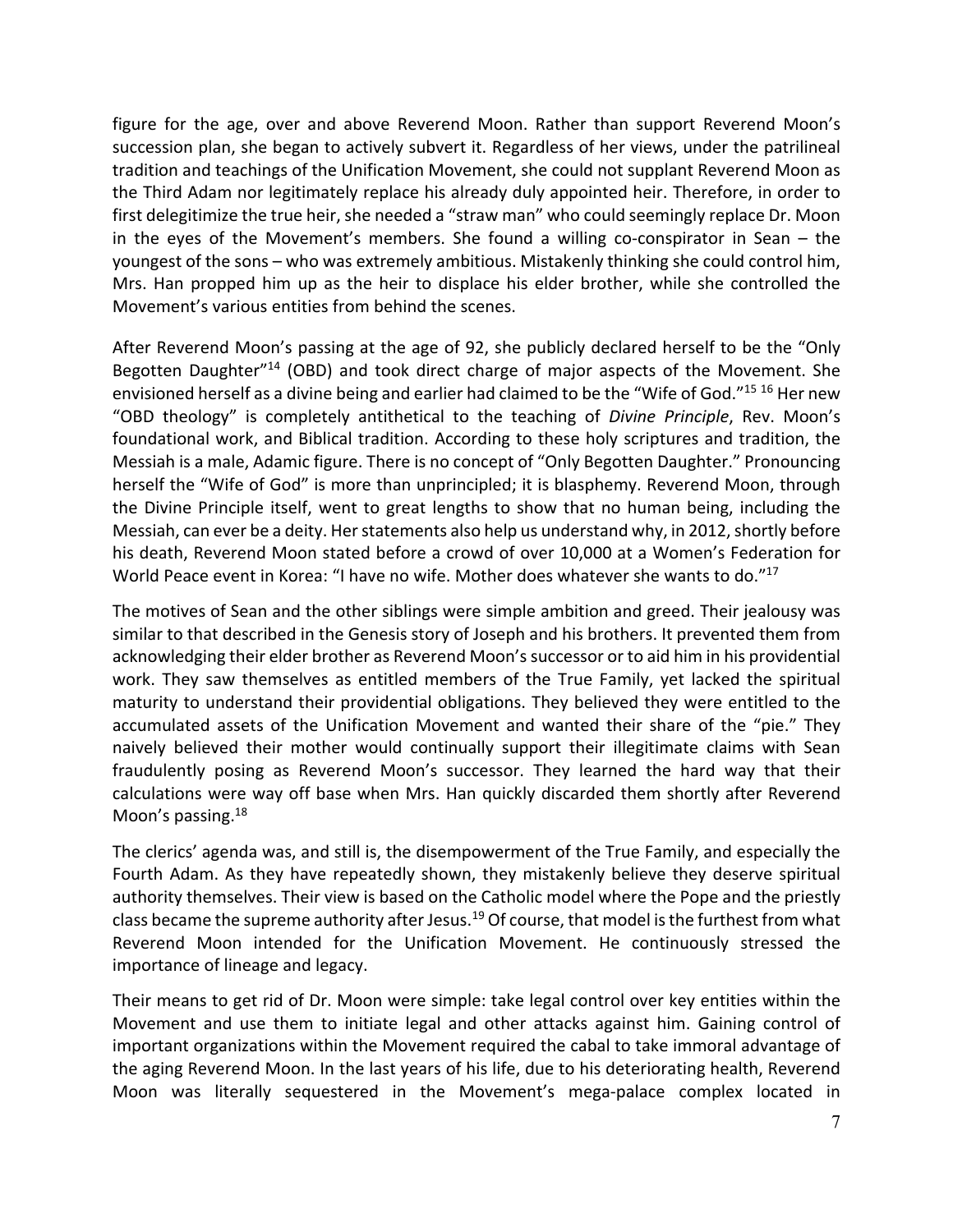Cheongpyeong, South Korea. There, the cabal held complete control over who had access to Reverend Moon by using staff and security personnel loyal to Mrs. Han. The cabal also restricted access to Reverend Moon's daily "Hoon Dok Hae" (reading of holy texts) gatherings, which had always been an open-invitation to members. These sessions had always been videotaped and made accessible to members worldwide, but this practice was stopped, without any official notice or explanation.

However, those who had been attending Reverend Moon's Hoon Dok Hae sessions in person (mostly Korean members) knew quite well the devious reason for the abrupt censoring of these sessions. For the last few years, they had often heard Reverend Moon lambasting Mrs. Han and others of the cabal for having their own agenda and for not following his directions. Further, Reverend Moon was often praising the work of Dr. Moon, and also asking for him by name. These justified concerns and strongly voiced opinions by Reverend Moon were on the increase, causing a growing stream of discussion among the Korean membership. This, of course, ran totally counter to the cabal's plan of destroying Dr. Moon; therefore, they exerted their near total control of Reverend Moon again, and simply stopped all dissemination of the Hoon Dok Hae sessions. Later, Mrs. Han doctored the written transcripts of Reverend Moon's speeches and Hoon Dok Hae comments that had already been distributed, so that no positive comments about Dr. Moon and no negative comments about herself and the cabal remained.<sup>20</sup>

Sometimes, the cabal would wrangle some sort of endorsement from Reverend Moon via false reporting to him; other times, they simply would hide their actions. Both cases were forms of elder abuse. For years, Reverend Moon had openly spoken of a coming time when he would, like all men, "become like a child" due to his advanced age. He had given Dr. Moon, his recognized successor, full authority over the Movement when he was 78-years old and had often made his wishes clear to the entire Movement.

From 2005 to 2012, the efforts to destroy Dr. Moon included: 1) sequestering and isolating the elderly Reverend Moon from Dr. Moon and those loyal to him, 2) orchestrating the legal takeover of key organizations, 3) engaging in global character assassination campaigns against Dr. Moon, while garnering support for their illegitimate regime, $21$  and 4) finally, initiating litigation against him and his supporters. Such actions were unprecedented in the Movement and represented a total departure from the principled and Godly leadership of both Reverend Moon and Dr. Moon.

These highly coordinated and orchestrated maneuvers were committed in vile fashion during Reverend Moon's most vulnerable final period of life. Dr. Moon was denied access to his hospitalized father and was even physically blocked from attending his own father's funeral (*Seonghwa*) in 2012.22 <sup>23</sup> <sup>24</sup> In a despicable affront, Dr. Moon and his immediate family's names were removed from the published list of the Moon extended family!<sup>25</sup> These attacks, continuing to this day, amount to nothing short of criminality in the eyes of Heaven and the betrayal of Reverend Moon, Dr. Moon and the entire Unification Movement.

#### **The Cabal's Hijacking of Key Unification Movement Organizations**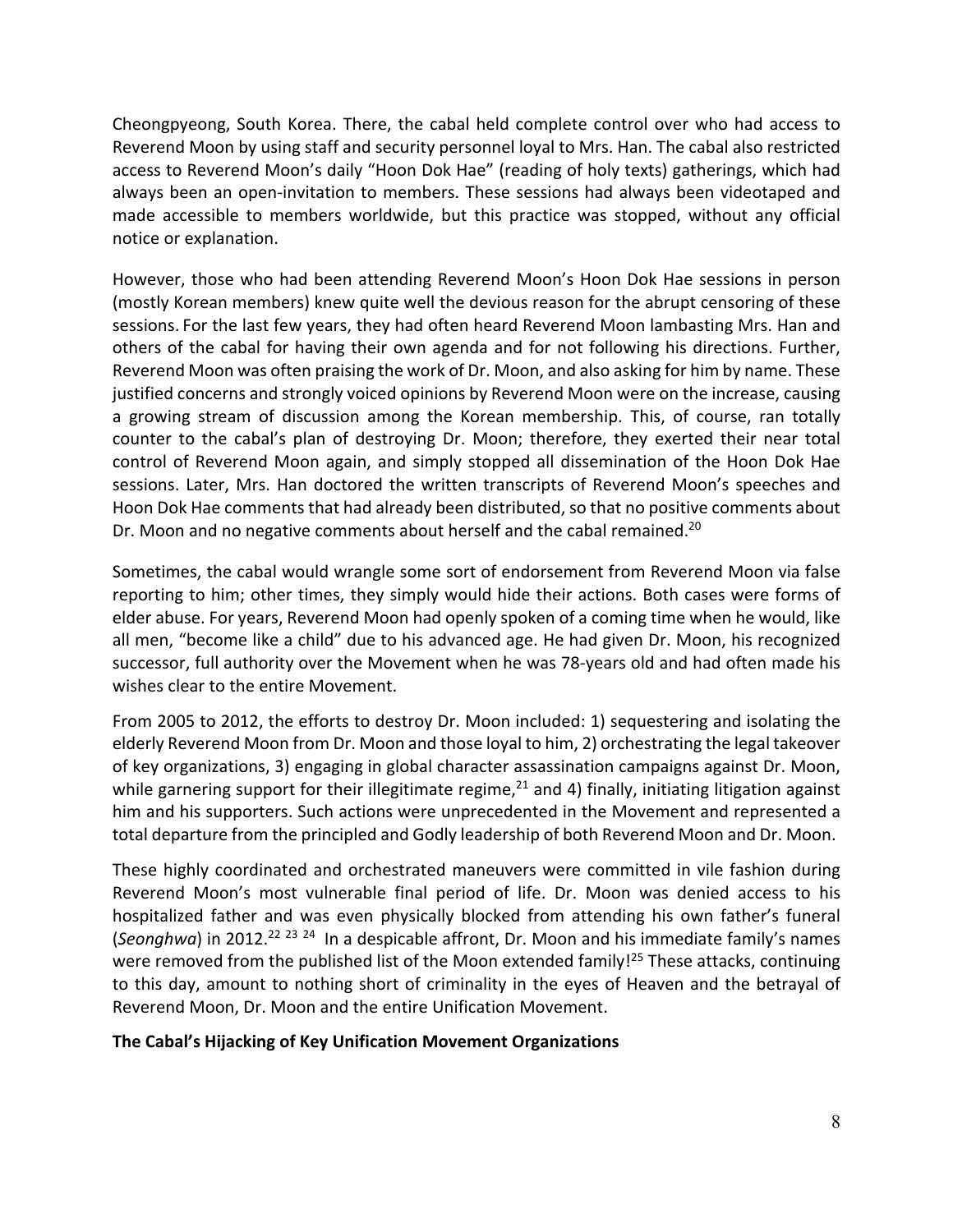Together, the clerics, the three siblings and Mrs. Han orchestrated the placement of the siblings into various leadership positions within the main organizations of the Movement. Because these appointees were members of Reverend Moon's direct family, they held a veneer of spiritual authority in the eyes of general members. Step by step, the cabal began to take legal control over the Movement's organizational assets as well.

Reverend Moon always considered Dr. Hyun Jin Moon to be his successor with spiritual oversight over the many providential organizations. Unaware of these attempts to undermine and circumvent his oversight, Reverend Moon reluctantly consented to these seemingly benign appointments. Mrs. Han was the main driver of these requests, even making veiled threats that the siblings might leave the family if not given certain sought-after positions.<sup>26</sup> In order to maintain peace in the family, Reverend Moon begrudgingly consented, while all of the time expecting that Dr. Moon would continue to carry overarching authority.

First, Justin Moon was given leadership over the business area, including the *Korea Tongil Foundation* and *HSA-UWC Japan* ("UC Japan"). His prowess as a business leader was greatly exaggerated to the membership.<sup>27</sup> From this position, he could bankroll the cabal, control the flow of funds to organizations, and initiate audits of those the cabal targeted.

Sean Moon was quickly promoted from being a local pastor in Korea, to becoming the national leader of the Korean "church." At first glance, he appeared to have extraordinary results as a pastor. The small local church he led in Korea grew inexplicably in leaps and bounds. A closer examination, however, revealed that the surrounding churches were closed down under orders from the national headquarters, and their members were forced to travel long distances and become members of Sean's church! Only those local members knew this reality. Even today, most international members do not know how this deception was engineered to make Sean appear to be a great religious leader. Before long Mrs. Han maneuvered the appointment of Sean, first as the International President of FFWPU and then as Chairman of UPF.

In addition, the cabal brought in the long estranged but also ambitious Tatiana Moon to take up the fictional position of "CEO" for the North American Movement. Without missing a beat, she proceeded to replace the HSA-UWC/FFWPU USA board of directors with her own cronies. Later, when Dr. Moon tried to restore the original board members in accordance to his father's desire, she misled her father about those personnel changes, claiming that the board had been changed by her brother, Dr. Moon, in defiance of his father.<sup>28</sup>

The cabal wrongly believed that holding these key positions would give Sean, Justin and Tatiana the combined clout to thwart Dr. Moon, control the general membership, and launch their legal offensive if and when necessary. In 2009, Sean had officially changed the name of FFWPU to the "Unification Church" – a name that had been created by opponents of the Movement!<sup>29</sup> As already noted, Sean and the clerics also attempted to adopt a Catholic Church-like structure with centralized power that would maintain the clerics' overall power and control. He claimed that "*Unificationism*" represented the completion era of the Unification Movement, and he ridiculed the Movement's peace organizations.<sup>30</sup> All this was in direct contradiction to Reverend Moon's crystal-clear explanation, given on the  $50<sup>th</sup>$  anniversary of the founding of HSA-UWC, that the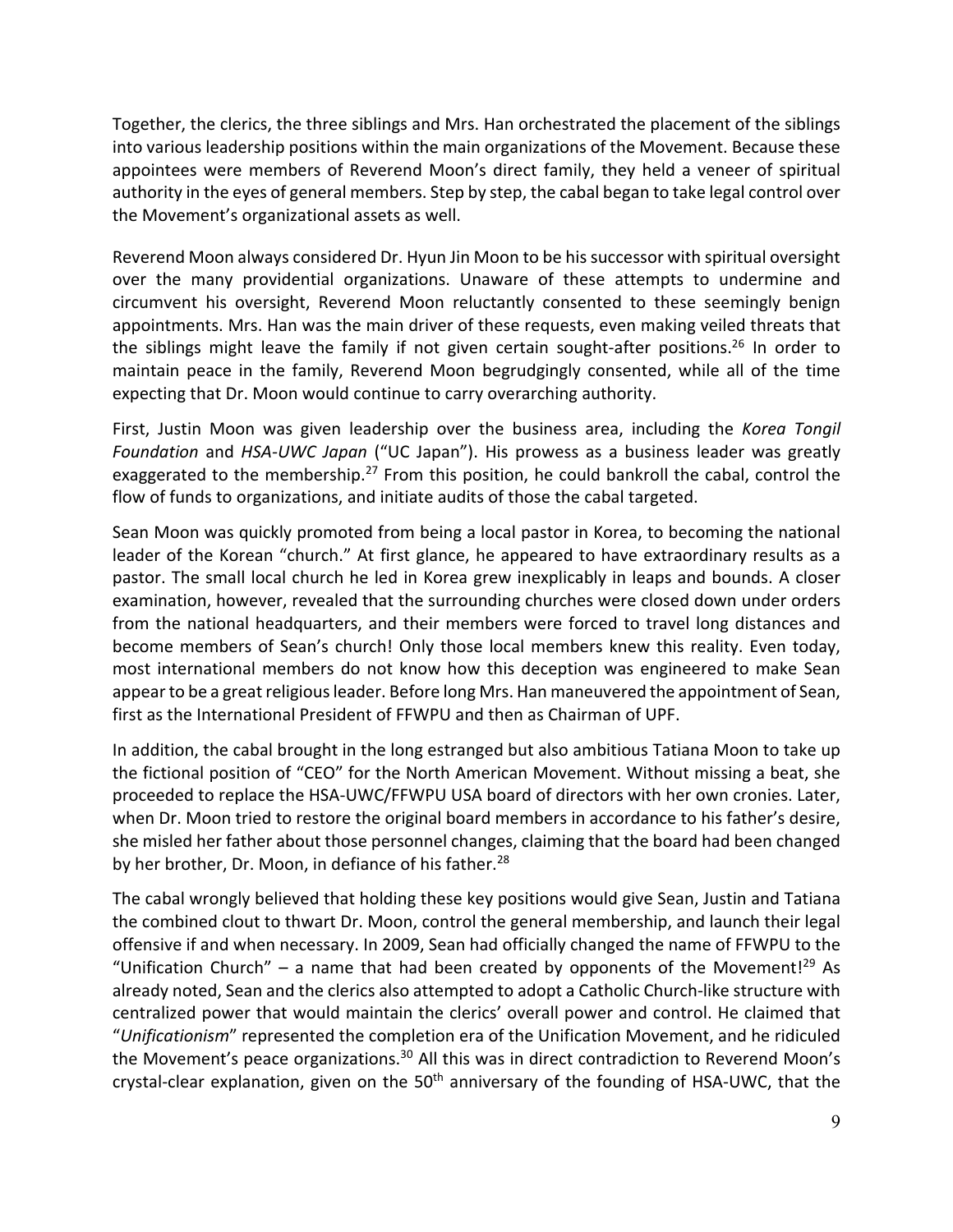church era had ended and the family-centered era had begun that naturally extended to the building of world peace. Sean's promotion of such a hierarchical church model and his ignorance of the providential direction make clear that he never understood the nature and the purpose of the very organization (FFWPU) he was leading.

Most of the Movement's members simply accepted unquestioningly all the contrived directives Sean Moon manufactured and issued while in charge of the FFWPU International Headquarters and its "World Mission Department."<sup>31</sup> During this time, Mrs. Han and the clerics constantly emphasized the centrality of the hierarchical, church-like structure and "absolute obedience" to them as the members' core responsibility. Mrs. Han and the cabal repeatedly utilized the title of "True Parents" or issued unsigned public announcements from Headquarters in order to push out self-serving, untruthful instructions that furthered their agenda. Most members believed they were uniting with Heaven's will by following these directives, when actually they were victims of Mrs. Han's personal agenda that ran counter to Reverend Moon's wishes. Over time, the cabal created fraudulent records that they would later use as a basis for their legal attacks.

The highly flawed culture created by the clerics was very conducive for manipulating the members, further advancing the schism. Mrs. Han herself later testified in legal proceedings that neither Reverend Moon nor she had ever sanctioned Sean's directives, nor that Sean was ever the heir.<sup>32</sup> Yet, she cannot escape the historical fact that she is the one who orchestrated Sean's appointment as the heir so convincingly that even he came to believe in it.

Based on their actions, it is clear that Sean and Justin Moon are opportunistic pretenders and do not operate according to any set of principles. Sean kowtowed to his mother by promoting her divinization,  $33$  and to the clerics by supporting their ecclesiastic model for the Movement.  $34$  Both of these actions were unprincipled and directly conflicted with the providential shift of the Movement. Later on, when he was expelled from his leadership roles, Sean completely reversed his theological position. He denounced the clerics and Mrs. Han as evil, $35$  formed his own "Sanctuary Church" (SC) with its own "Heavenly Constitution" and set himself up as the "Second King" (when there never was a "First King"!). With no principled basis, the SC is clearly a personality cult.

Likewise, Justin reversed his stated theological positions once he, too, was removed from all leadership positions by his mother.<sup>36</sup> By the same phony Sanctuary Church "Constitution," he and his lineage are set up into perpetuity to be in control of the SC finances.

2009 to 2012 was truly a dark period in the history of the Unification Movement, wherein heinous acts were perpetrated by the cabal in the name of religion. The egregious nature of these acts becomes especially clear when one realizes those were the final three years of Reverend Moon's life. Soon after securing their legal positions, Tatiana, Sean and Justin, through the entities they controlled, organized global campaigns to character-assassinate Dr. Moon. Projecting their own true intentions, they lambasted Dr. Moon with a fictional narrative portraying him as the disgruntled son who had been passed over by his father and, out of jealousy, stolen the assets of the "Unification Church" and then abandoned the Movement. Sean and Justin orchestrated these attacks in Korea, Japan and other countries. Tatiana would affect a smear campaign of her own in the United States and later throughout South America and elsewhere. A quote often attributed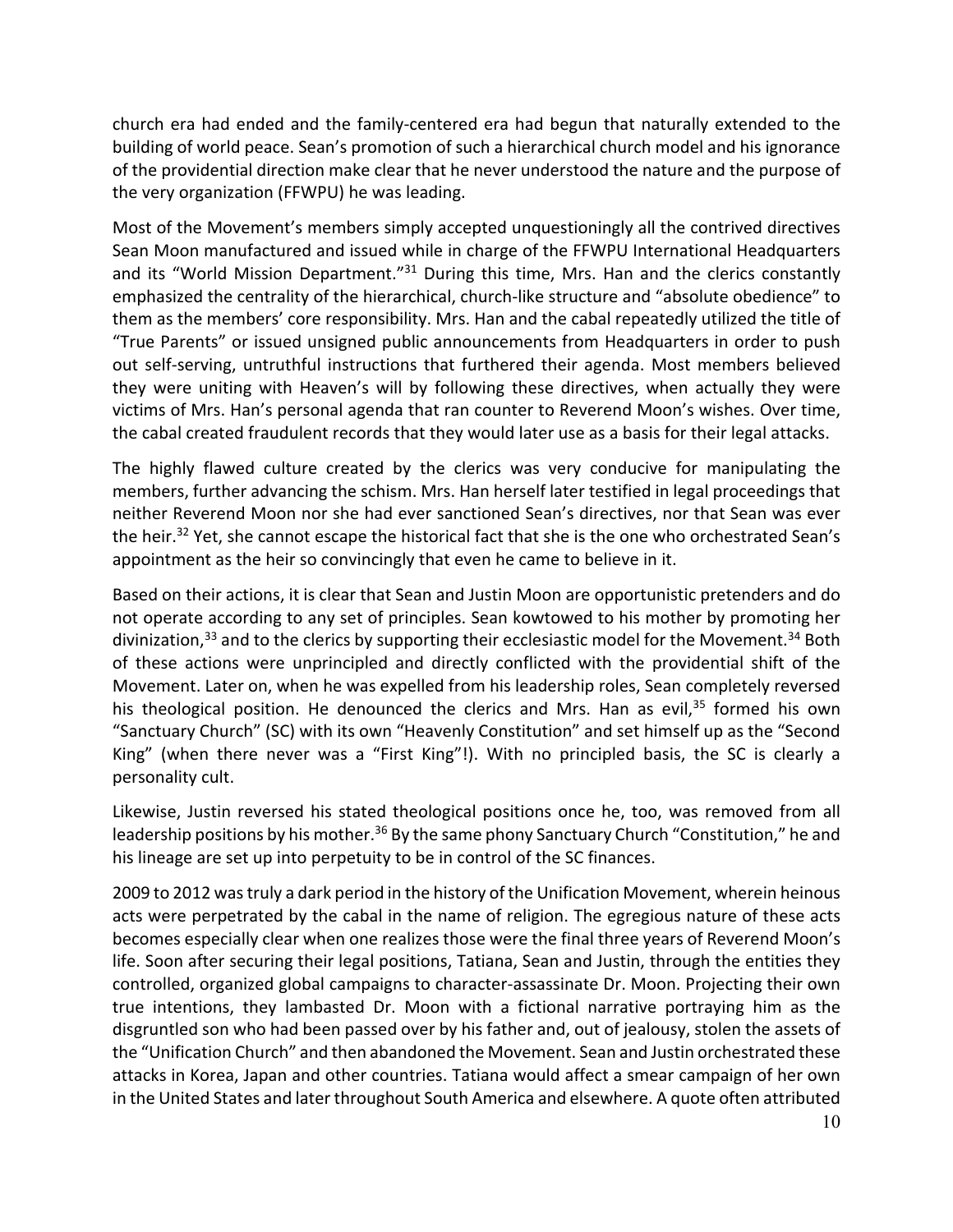to Lenin, "A lie told often enough, becomes the truth," aptly describes the constant litany of lies told against Dr. Moon. These propaganda campaigns against him continued for years, and this fraudulent narrative was later used as the basis for their many lawsuits.

Even more outrageous, while they were in positions of power, Sean and Justin resorted to the Orwellian, communist tactic of forcing pastors and youth leaders of the Movement to pledge loyalty to their new regime on video. Refusal to take part in these pledges resulted in the subsequent firing and branding of these members as "Satan" and worse. $37$  Furthermore, for the first time in the history of the Unification Movement, the cabal formalized and implemented a policy of "excommunication," aimed squarely at those who would not toe the regime's party line in their attacks on Dr. Moon.<sup>38 39 40 41</sup> Excommunication never existed in the Movement because of the principled belief in universal salvation; even the worst sinners would eventually be both forgiven and saved. Also, for the first time, the Movement's holiest and most valued sacrament, the Holy Marriage Blessing, was used as a political weapon. Members were told that if they even attended an event led by Dr. Moon, they and their children would be denied the right to receive the Blessing.

In all these ways and more, they created emotional distress for the aging Reverend Moon and goaded him to sign proclamations that furthered their vicious agenda. As the now-infamous 4 a.m. "bedroom video" revealed, such despicable acts were a constant recurrence behind the scenes.<sup>42</sup> The cabal persistently twisted and prodded the ever more fragile Reverend Moon into making statements they could use in their efforts to delegitimize and publicly crucify Dr. Moon.

The cabal violated and betrayed everything sacred, creating an aberration  $-$  a new cult  $-$  that completely distorts Reverend Sun Myung Moon's principles, values and teachings. Reverend Moon and Dr. Moon, supported by hundreds of thousands of sincere members around the world, invested their blood, sweat and tears to build a providential movement that upholds Godly ideals, innate fundamental rights and individual responsibilities. They worked and sacrificed their lives in the noble cause of liberating humankind by connecting them back to God, the source of truth, righteousness and goodness. Now, all this is under assault; the Movement's key entities have been hijacked and mutated into a new "Only Begotten Daughter" cult that worships Mrs. Han as a new deity. 43

## **The Courts Become the Battleground**

Relentless in their passion to destroy Dr. Moon, the cabal began utilizing litigation as a last-ditch effort. Under Reverend Moon and Dr. Moon's leadership, using secular courts and lawyers to resolve internal disputes would have been inconceivable. However, the cabal had no moral qualms about weaponizing litigation because they had no legitimacy at their root. As a result, lawsuits became commonplace under their regime. The Unification Movement had never seen this level of vitriol leveled against anyone – even those who committed real crimes against the Movement – much less against Reverend Moon's own son and successor.

Since 2009, the cabal initiated over 30 court cases on three continents against Dr. Moon and others who support him. As these cases lacked merit and substance, all but one were dismissed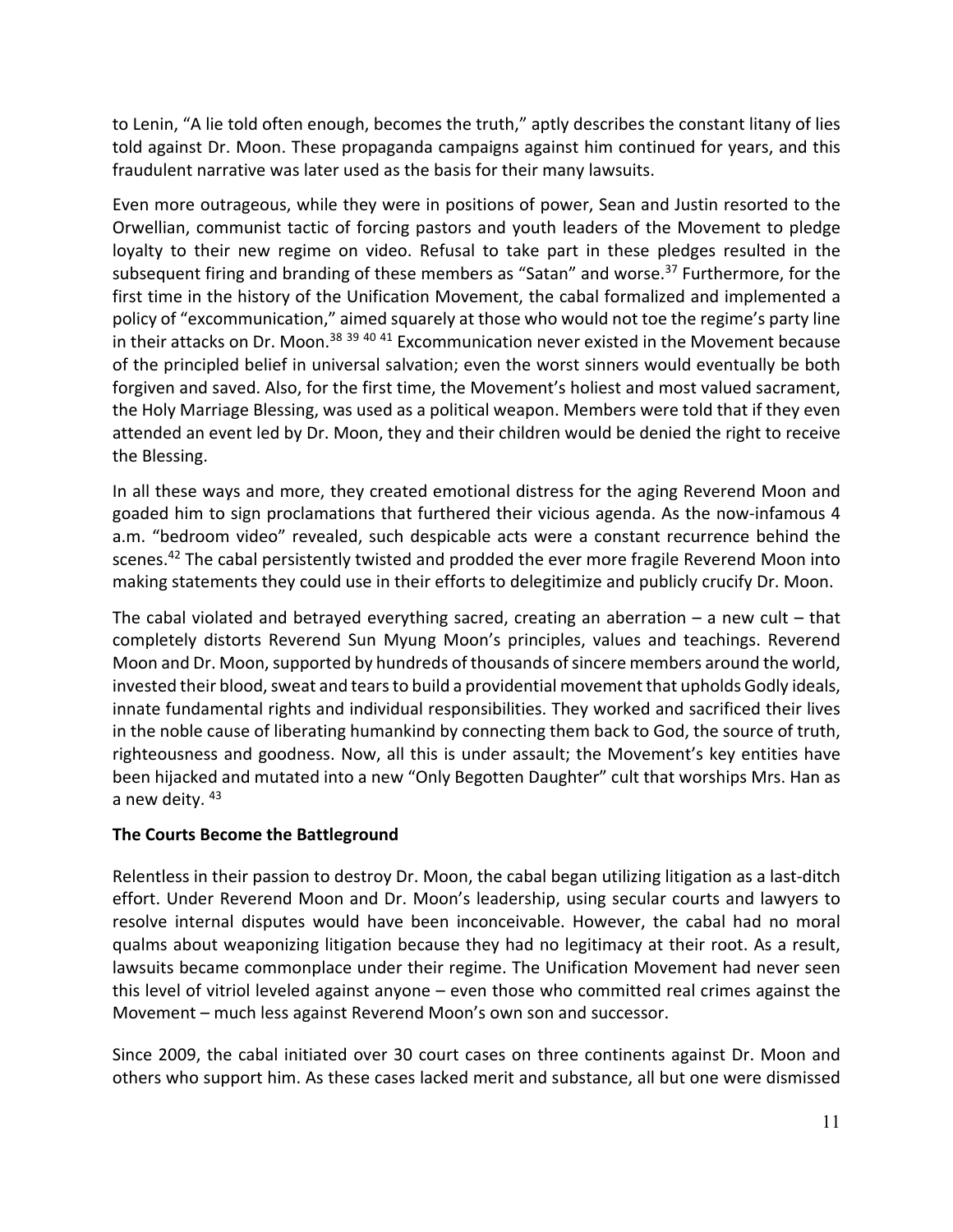outright or decided in favor of Dr. Moon. It is ironic that the one remaining case, "*Family Federation for World Peace and Unification et al vs Hyun Jin Moon et al*," is proceeding in the nation's capital of the United States, the exemplar of religious freedom around the world. The case involves UCI, a board-run, nonprofit religious entity, which was the parent organization of *The Washington Times*, versus the plaintiff entities that were run by Sean Moon (FFWPU and UPF), Justin Moon (UC Japan), and two senior clerics (Dong Moon Douglas Joo and Peter Kim).

Most Unification members incorrectly thought that UCI was the "crown jewel" of the Movement's entities. In reality UCI had huge financial problems due to the clerics' inept management of the entity. In fact, for years Reverend Moon had asked Dr. Moon to take charge and save the beleaguered entity. Prior to Dr. Moon's eventual appointment as Chairman of the UCI Board, the entity had been mismanaged by over \$3 billion in the course of 30 years under senior clerics Bo Hi Pak and Dong Moon Douglas Joo. When Dr. Moon reluctantly took the reins of UCI in 2006, he inherited an organization that was hemorrhaging an average of \$100 million a year.44

Because UCI relied on subsidies, the cabal sought to use Dr. Moon's role as the chairman of this troubled entity to damage his reputation. In 2009, Justin cut off all subsidies to UCI from UC Japan, which had been its primary donor, with the intent of driving UCI into bankruptcy. However, the unexpected happened. Through innovative leadership and creative restructuring, Dr. Moon managed to turn around an entity that was on the verge of collapse.<sup>45</sup>

In 2011, the cabal resorted to litigation in earnest. Despite having no legitimate claim over UCI, they sued Dr. Moon and the UCI board seeking a hostile takeover through judicial fiat. At the time of filing, they manufactured documents to support a fictional narrative alleging that Sean Moon's institutional position as president of FFWPU and UPF signified some form of comprehensive authority, and that he was "successor" to Reverend Moon.<sup>46</sup> Ironically, Mrs. Han and the plaintiffs, in sworn testimony, eventually disavowed that Sean was ever the heir, and even testified that he has the Principle understanding of a middle-school student.47 The "UCI case" is now in its ninth year with hundreds of millions of dollars wasted.

Soon after the UCI case was filed, the cabal began to disintegrate. In 2012, Tatiana was the first to be removed from her position of "CEO" of the American Movement due to her extramarital affairs. As noted above, Mrs. Han unceremoniously chased out Sean and Justin after Reverend Moon's passing in 2012, when she no longer needed them. They, in turn, have reviled her ever since,<sup>48</sup> and use their religious survivalist sect "The Sanctuary Church" to continuously condemn Mrs. Han publicly, and are now even suing her!<sup>49</sup> Meanwhile, Mrs. Han has warped FFWPU into the OBD cult that promotes her own self-deification.<sup>50 51</sup>

## **Where We Stand Now**

The UCI case was originally dismissed in 2013 by Judge Anita Josey-Herring based on ecclesiastic abstention, as she correctly recognized this was a religious dispute dealing with spiritual authority and polity.<sup>52</sup> Yet, on appeal the case reverted back to the Superior Court and is still ongoing at tremendous cost to DC taxpayers and to Unification Movement members. The most outrageous ruling in this case came in a 2018 summary judgment, issued by Judge Laura Cordero, that ignored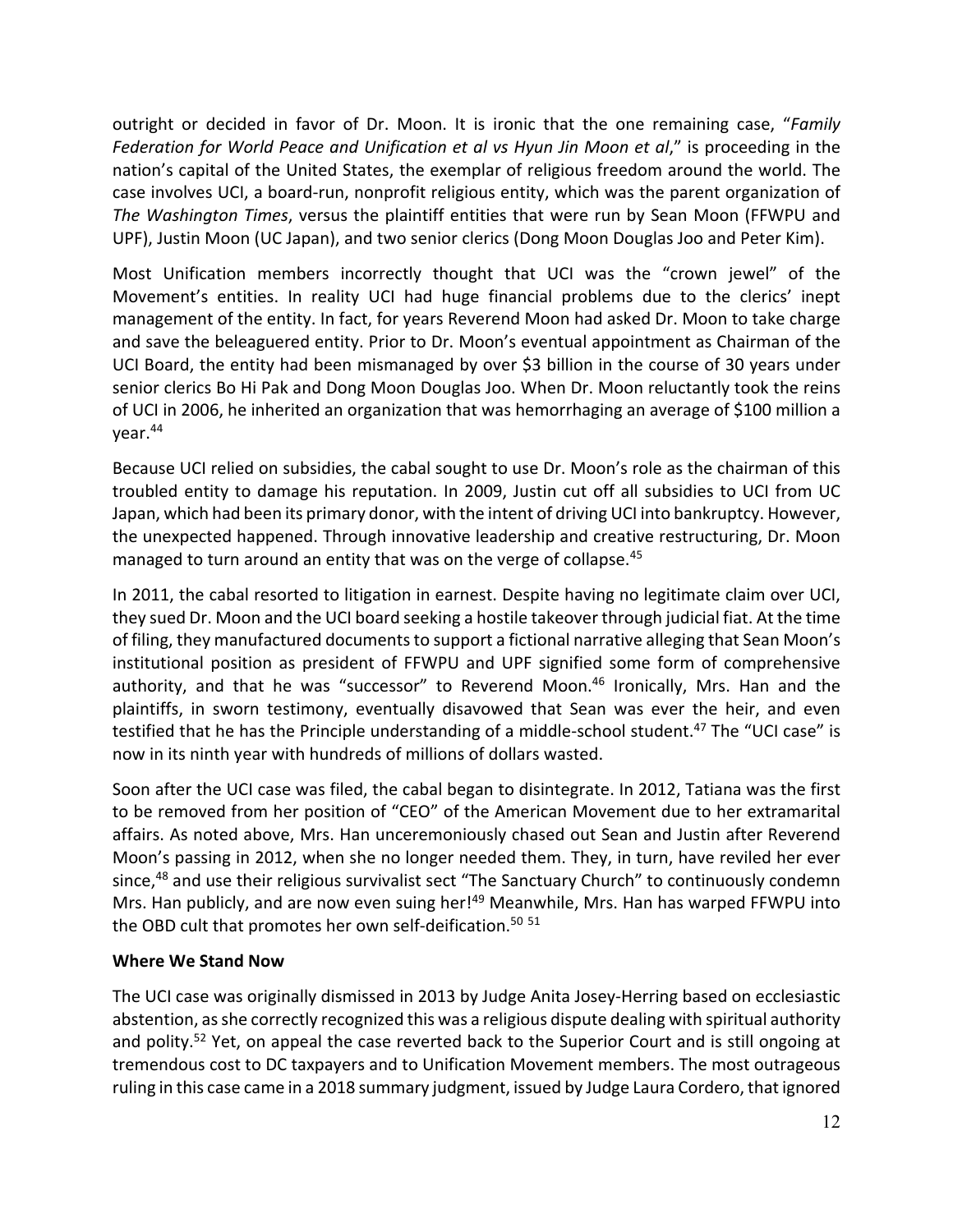the complexities of the case and First Amendment concerns, deciding issues that were properly left to trial. In effect, her ruling determined the succession, theology, and polity of the Unification Movement amidst a schism through judicial fiat.<sup>53</sup>

Her decision determined religious leadership because the court ignored overwhelming evidence of a major religious dispute about succession and completely adopted the false narrative of the plaintiffs. Her ruling determined theology because the courts evaluated religious terminology that the UCI board had amended in its Articles of Incorporation (however, the court has no business interpreting or defining religious terms). And finally, it determined the organizational structure of the Unification Movement because it erroneously legitimized the FFWPU's claim to be some form of "supra-authority" over the Movement. All of these "determinations" are in direct conflict with the First Amendment of the United States Constitution. Judge Cordero's misguided decision carries serious implications for the entire Unification Movement and for all other religious organizations in the United States.

Throughout this religious schism, and despite the unscrupulous attacks inflicted upon him by the clerics, Mrs. Han and his siblings, Dr. Moon maintained his silence, hoping that they would come to realize the errors of their ways and come together as True Family once again. Dr. Moon attempted to engage his mother through letters several times, urging her to uphold the expectations of being true "Eve" and "True Mother" by uniting with Reverend Moon and Dr. Moon. However, Mrs. Han and the clerics only intensified their attacks against him, even using Dr. Moon's letters in the litigation to falsely characterize him as being "misogynous" (under that reasoning, Jesus and most religious figures would also be "misogynous"!). More importantly, Mrs. Han's unprincipled and self-divinizing agenda has continued at the expense of Reverend Moon's legacy and the necessary providential work of Dr. Moon. Under these circumstances, Dr. Moon is being forced to respond.

Dr. Moon has always held true to the teachings and legacy of Reverend Moon and to the mission of the Unification Movement. In fact, he is the one who has consistently led the true Unification Movement ever since his appointment in 1998. Even against all-out opposition from the cabal led by his mother, he has built a tremendous global foundation in furtherance of the providential work. Especially in the vital mission for the reunification of the Korean homeland, Dr. Moon is carrying forward the work begun by Reverend Moon decades before, making tremendous breakthroughs and inspiring a new generation of leaders to finally achieve this long-held aspiration of the Korean people. His visionary book, *Korean Dream* has already made a major impact on the leadership and society-at-large not only in Korea, but also in other significant nations that must support the reunification efforts. His leadership has sparked the grassroots movement, *Action for Korea United (AKU)*, the largest civic unification coalition in the history of the divided Korea.54 Many thought such a coalition would be impossible, yet AKU today is influencing and engaging millions of Koreans, from the North and the South, as well as the Korean diaspora worldwide in this movement for principled unification.

I have been a member of the Unification Movement for over 46 years and know all of Reverend Moon's family. I feel that I can speak for members everywhere who have been sickened by the schism of the last 12-plus years and view it as a great tragedy. I saw with my own eyes and heard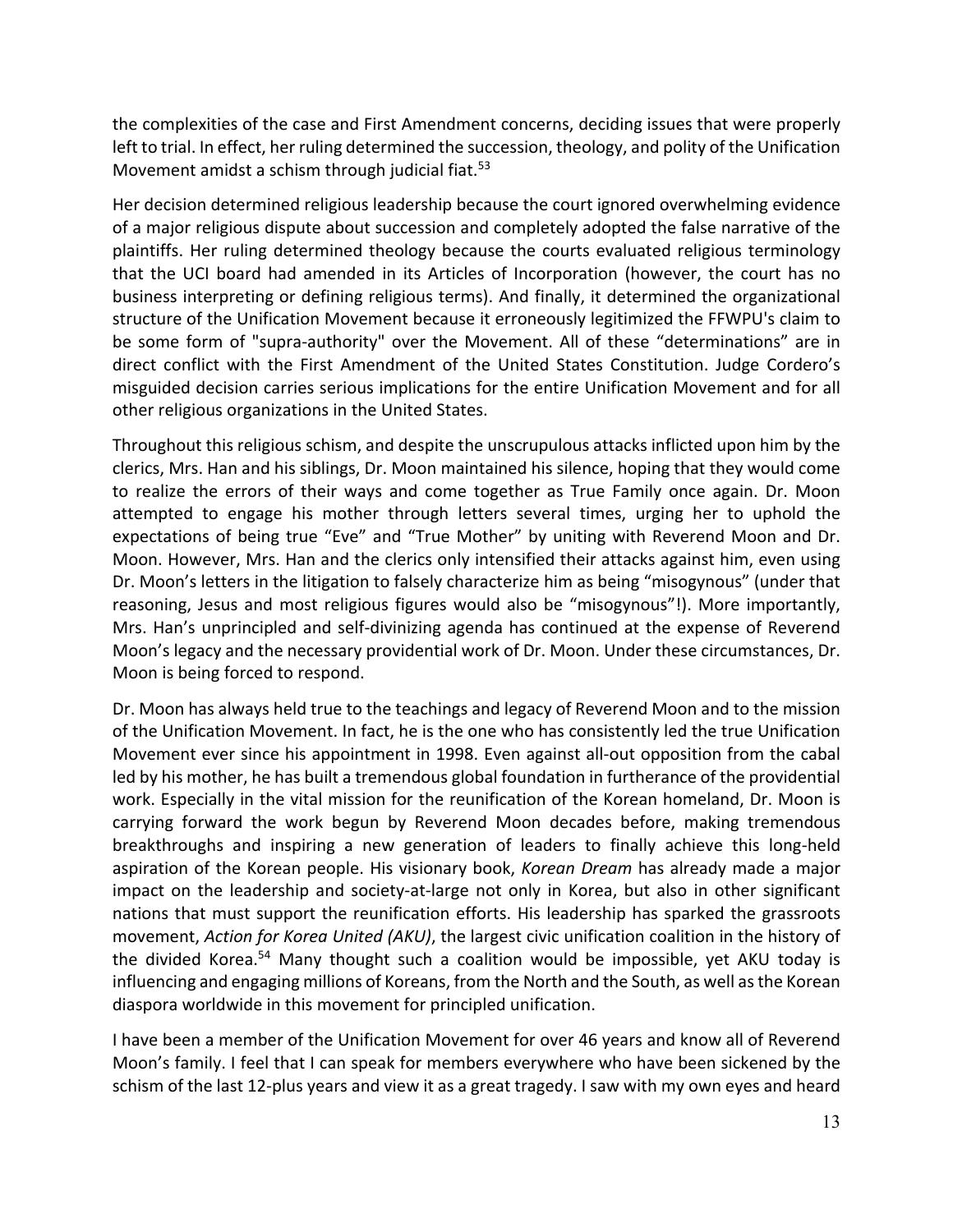with my own ears the lies and smears against a faithful and true man, Dr. Hyun Jin Preston Moon. It is extremely outrageous for all of us who knew Reverend Moon to now see that his wife would resort to a secular court in her desperate attempt to subjugate her own son and to seek to wrest anointed spiritual authority from him.

I am deeply troubled by Judge Cordero's ruling, primarily because in ignoring voluminous evidence of the religious disputes and schism at the heart of this case, it runs roughshod over First Amendment protections of religious freedom. It sets a dangerous precedent that threatens the rights of all religious communities and believers. Would Judge Cordero have rushed to summary judgment and decided to punish the defendants if they were from a mainstream faith rather than a new religious movement? Her ruling casts aside and impugns the sincere faith and convictions of a whole community of believers. Our right to believe is unalienable as endowed by the Creator; the DC Court got this seriously wrong; it has no place taking sides in a religious schism.

Judge Jennifer Anderson, currently presiding over the UCI case, still has the power to do the right thing. She can properly dismiss the case on First Amendment grounds. Doing so is in line with the DC Appellate Court's guidance to dismiss the case if it becomes apparent that it hinges upon matters of religious doctrine and polity.<sup>55</sup>

The UCI case serves as a warning of judicial overreach to religious organizations, religious freedom advocates, and nonprofits in the District of Columbia and beyond. Hundreds of thousands of members around the world and I are sincerely praying that Judge Anderson follows her conscience as well as her pledge to uphold the Constitution as a Superior Court Judge and dismisses this case.

## **Conclusion**

Everyone can agree that the Unification Movement schism is indeed a great tragedy, undermining unity, squandering the time and effort of the members, and causing unconscionable waste of precious financial resources. Lost too was the worldwide momentum for peace that had been achieved by 2008. Most tragic of all is the loss of the experience of love and trust that comes with being one global family. Because God is real, we can still have hope that what was lost can be regained.

If we are to overcome this schism and become one again, it is clear that we must know the truth of how it came about. Then, armed with the truth, we can chart a corrective course back to our original path, and then continue on to our God-given destination.

Within this imperfect writing are details that the great majority of Unification members have never known. Much of it is painful to learn, since there is a base of God's love for every person mentioned, regardless of the role each may have played. My hope and conviction is that it will be God's love and truth that bring us to the other side of this divide.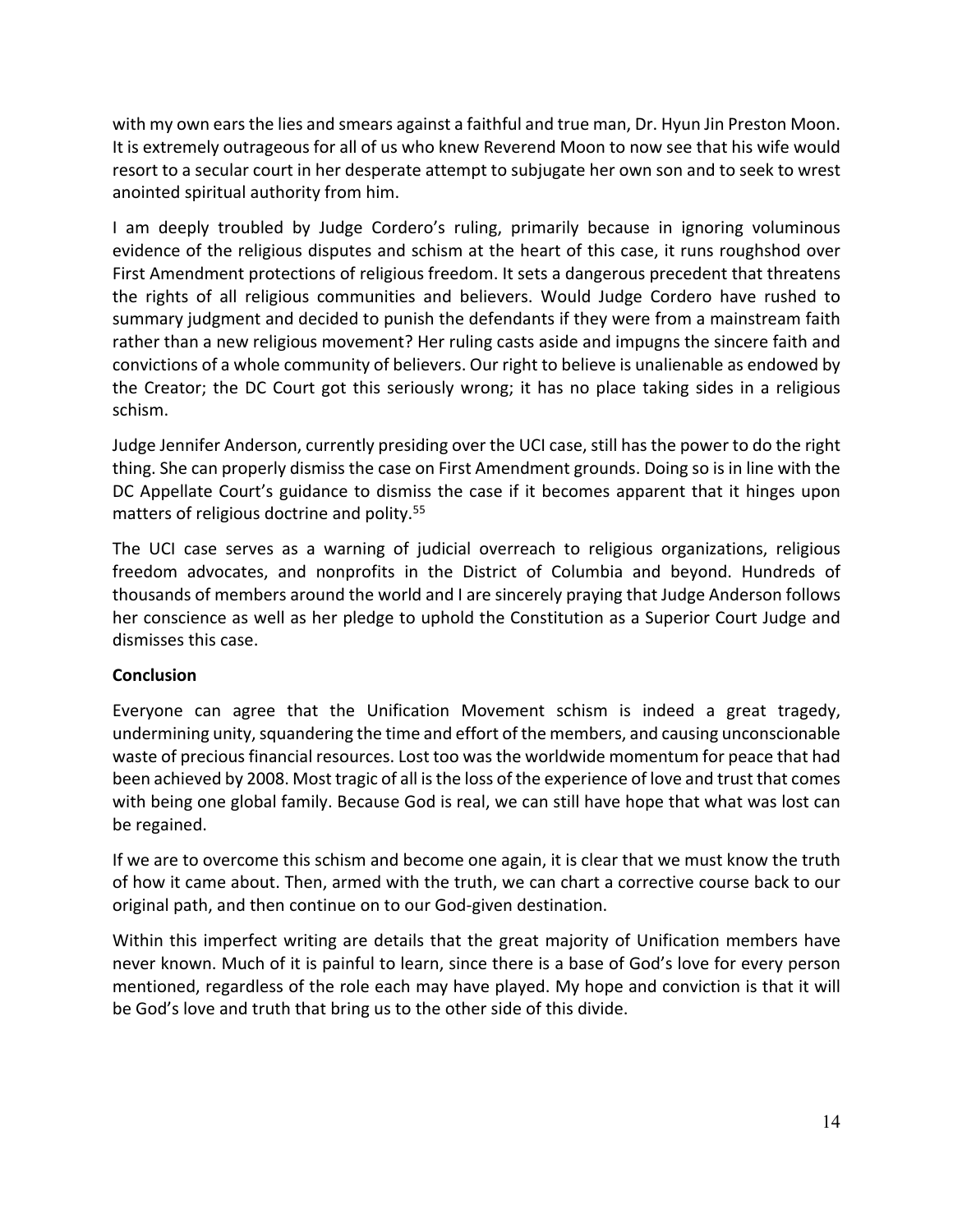<sup>6</sup> Sun Myung Moon, "Leaders Meeting", New Yorker Hotel Grand Ballroom, USA, January 30, 2001

<sup>7</sup> Hyun Jin Moon, *Realizing God's Dream*, 2011, p.97

<sup>9</sup> Sun Myung Moon, *Today's World Magazine* (April/May 2004 Issue, Vol. 25, No. 3), "Fifty Years of the Providential Path to the Realization of God's Fatherland the Peace Kingdom", April 30, 2004, pp.4-7

<sup>11</sup> Hyun Jin Moon, "One Family Under God, Speeches at the Global Peace Festivals 2008", Global Peace Festival Foundation, 2009

<sup>12</sup> Joshua Cotter, "The Current Situation: Chung Hwan Kwak and Hyun Jin Nim's Positions in Light of the Principle", 2010

- <sup>13</sup> Kiyoshi Seino, "Letter to the Leadership of the Unification Church in Japan about Hyun Jin Moon", June 21, 2012
- <sup>14</sup> Hak Ja Han, "A Time to Be United, Inside and Out", Cheon Jung Gung, Chung Pyung, Korea, July 1, 2014
- <sup>15</sup> Hyung Jin Moon, "The Beginning of the third year of Cheon-gi", National Leaders World Assembly, Korea, January 21, 2012

<sup>16</sup> Yeon-ah Lee, *Today's World Magazine* (June 2011 Issue, Vol. 32, No. 5)*,* "Mother of Heaven and Earth: My

- Mother", pp.12-15<br><sup>17</sup> Sun Myung Moon, "The Abel Women UN Inauguration Assembly", Cheongshim Peace World Center, Korea, July 16, 2012
- <sup>18</sup> Hyung Jin Moon and Yeon-ah Lee Moon, "Letter to Unification Church USA", February 24, 2013
- <sup>19</sup> Family Federation for World Peace and Unification International, Official Memo (Ref. No. FFWPUI 2014-12), "Cheon Il Guk Constitution and Cheon Il Guk Supreme Council", February 28, 2014
- <sup>20</sup> Jongsuk Kim, *Split of the Unification Movement*, Aunae Publishers, 2017, pp.233-247
- <sup>21</sup> Joshua Cotter, "Lecture by Rev. Cotter on CHK and Hyun Jin Nim", November 4, 2010

<sup>22</sup> "Moon wake shows family tension", United Press International, September 11, 2012

<sup>23</sup> Kyung Hyo Kim, "Nobody Can Interrupt Hyun Jin Moon's Visit to True Father's Seong Hwa", September 10, 2012

<sup>24</sup> "Hyun Jin Moon is Blocked from his Father's Funeral", September 12, 2012

<sup>25</sup> "Universal Seonghwa Ceremony for Sun Myung Moon, the True Parent of Heaven, Earth and Humankind", 2012

<sup>26</sup> Chung Hwan Kwak, *Truth Shall Prevail: Understanding the Conflict within the Unification Movement and its Resolution*, Aju Media, 2019, pp.177-179

<sup>27</sup> "Hyung Jin Moon, Kook Jin Moon, and In Jin Moon Sharing with Leaders at the World National Leaders Assembly", February 19, 2010

<sup>28</sup> Blessed Central Families for Truth and Transparency, "Facts Behind the Change of Leaders of the Unification Church in the United States and Hyun Jin Moon's Removal from his Public Positions", 2010

<sup>29</sup> Unification Church World Mission Headquarters, Official Memo (Ref. No. WMH 2013-17), "Renaming the Unification Church World Mission Headquarters and Guidelines for Using the Emblem of the Family Federation for World Peace and Unification", January 18, 2013

<sup>30</sup> Hyung Jin Moon, "Unity, Faith, Pride", Washington, D.C., USA, September 4, 2009

<sup>31</sup> Hyung Jin Moon, *Today's World Magazine* (September 2011 Issue, Vol. 32, No. 6), "Learning at Father's Side", p.2 and p.23<br><sup>32</sup> US District Court for the Southern District of New York, "Moon v. Moon et al", Case No. 7:2019cv01705,

February 22, 2019

<sup>1</sup> Sun Myung Moon, *As a Peace-loving Global Citizen*, Gimm-Young Publishers, 2009, pp.121-125

<sup>2</sup> Massimo Introvigne, *From the Unification Church to the Unification Movement, 1994-1999: Five Years of Dramatic Changes*, Signature Books, 1999

<sup>3</sup> Sun Myung Moon, *As a Peace-loving Global Citizen*, Gimm-Young Publishers, 2009, pp.121-125

<sup>4</sup> Hyun Jin Moon, "Report to Parents", 2008

<sup>5</sup> Sun Myung Moon, *Today's World Magazine* (July 1998 Issue, Vol. 19, No. 7), "Vice Presidential Inauguration of Mr. Hyun Jin Moon", July 19, 1998, pp.4-7

<sup>8</sup> Chung Hwan Kwak, *Truth Shall Prevail: Understanding the Conflict within the Unification Movement and its Resolution*, Aju Media, 2019, pp.151-152

<sup>10</sup> *Unification News* (Vol. 26, No. 3), "Hyun Jin Nim Proclaims Message of Peace: 12 City USA Speaking Tour", March 2007